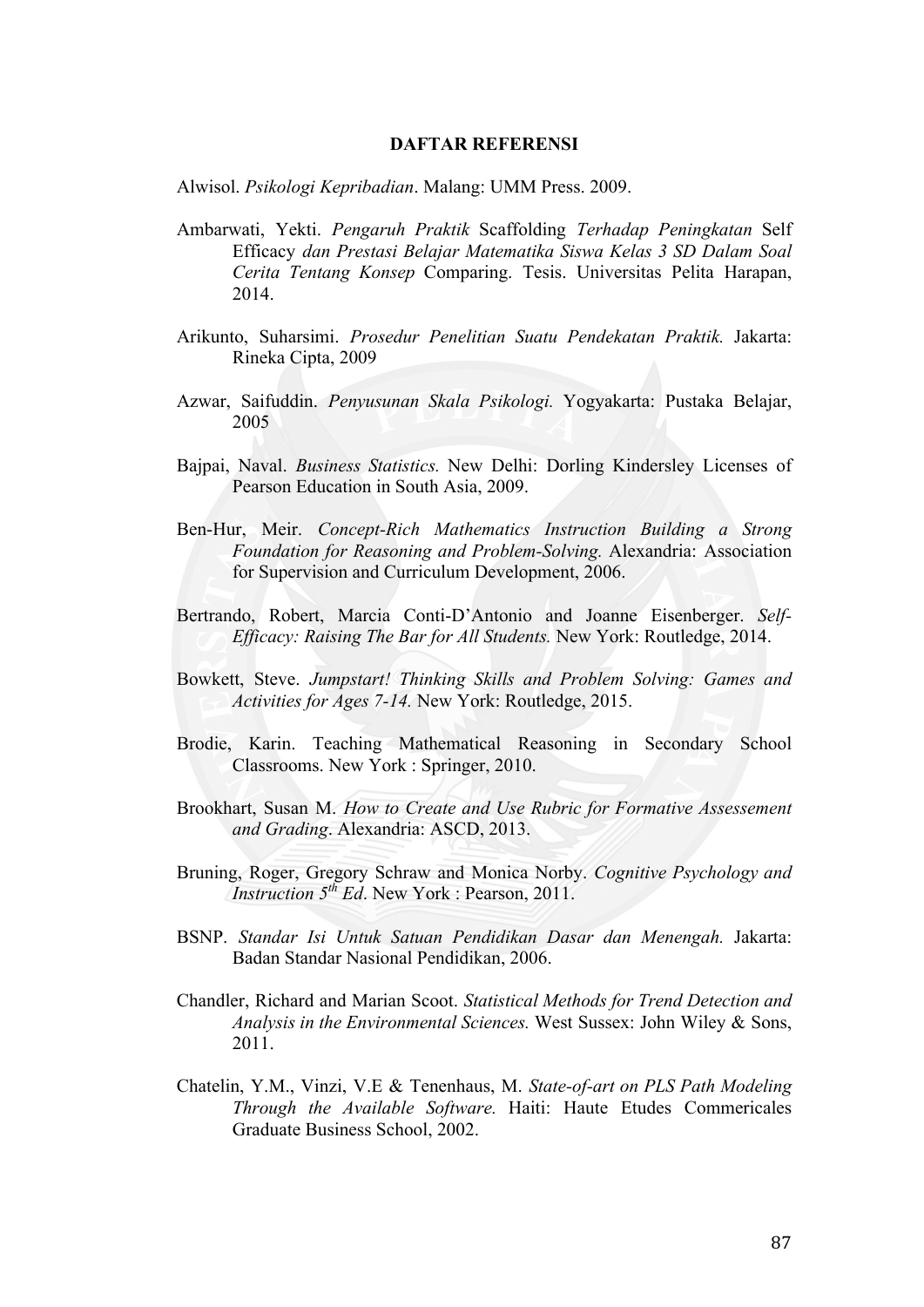- Cienkus, Robert C., Jennifer G. Haworth and Jack A. Kavanagh. *Mentors and Mentoring: A Special Issue of the Peabody Journal of Education.* New York: Routledge, 2010.
- Danielson, Charlotee and Hansen, Pia. *Performance Tasks and Rubrics for Early Elementary Mathematics: Meeting Rigorous Standars and Assessments 2nd Ed.* New York : Routledge, 2016.
- Fahrmeir, Ludwing, Thomas Knein, Stefan Lang and Brian Marx. *Regression: Models, Methods and Applications.* New York: Springer, 2013.
- Fauzi, Muhammad Amin. Peningkatan Kemampuan Koneksi Matematis dan Kemandirian Belajar Siswa dengan Pendekatan Pembelajaran Metakognitif Di Sekolah Menengah Pertama. *Building The Nation Character Through Mathematics Education.* Departement of Mathematics Education, Universitas Negeri Yogyakarta (Juli, 2011): 109 – 122.
- Florida Departemen of Education. Research-Based Strategies for Problem-Solving in Mathematics K-12*. Classroom Cognitive and Meta-Cognitive Straegies for Teachers.* Division of Public Schools and Community Education, Bureau of Exceptional Education and Student Services, 2010.
- Fraenkel, Jack and Norman Wallen. *How to Design and Evaluate Research in Education 7th Ed.* New York: McGraw-Hill, 2009.
- Francisco, John M. and Carolyn A. Maher. Conditions for Promoting Reasoning in Problem Solving: Insights from a Longitudinal Study. *Journal of Mathematical Behaviour.* (Maret 2005): 361-372
- Fredericks, Anthony D. *The Teacher's Handbook: Strategies for Success.*  Maryland: Rowman & Littlefield Education, 2010.
- Gall, Meredith, Joyce Gall and Walter R. Borg. *Educational Research: An Introduction, 7th ed.* Boston: Pearson Education, 2003
- Ghozali, Imam and Hengky Latan. *Partial Least Squares Konsep, Teknik dan Aplikasi Menggunakan Program SmartPLS 3.0 3.0 Untuk Penelitian Empiris.* Semarang : Badan Penerbit – Undip, 2015.
- Ghufron, M. Nur and Rini Risnawita. *Teori-Teori Psikologi.* Yogyakarta: Ar Ruzz Media Group, 2010.
- Gotz, Oliver, Liehr-Gobbers K. and Krafft M. Evaluation of Structural Equation Model Using the Partial Least Squares (PLS) Approach. 691 - 711 In Esposito, Vinzi V., Chin W., Henseler J. dan Wang, H. *Handbook of Partial Least Squares: Concepts, Methods and Applications.* New York: Springer, 2010.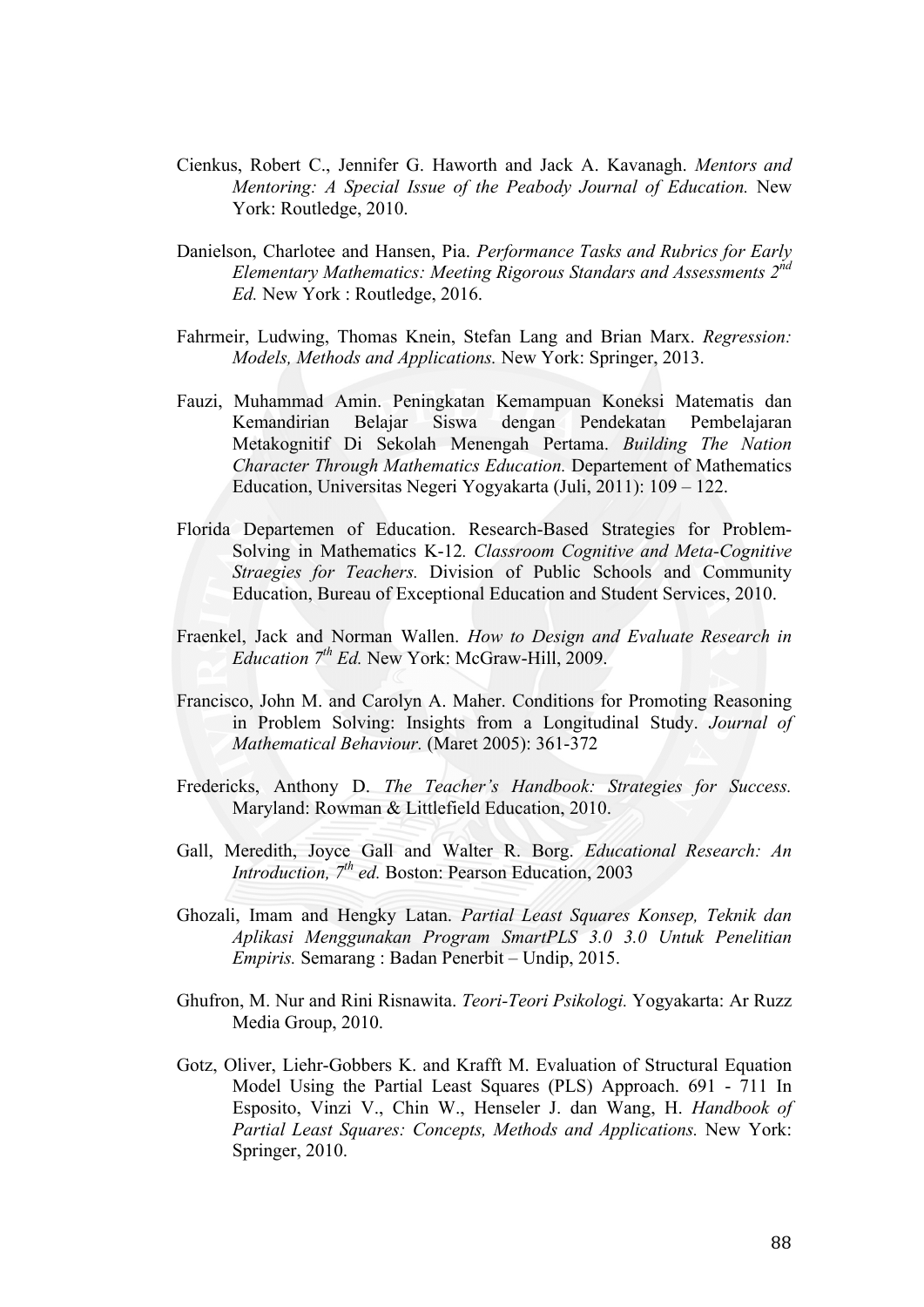- Gusniwati, Mira. Pengaruh Kecerdasan Emosional dan Minat Belajar Terhadap Penguasaan Konsep Matematika Siswa SMAN di Kecamatan Kebon Jeruk. *Jurnal Formatif* 5(January, 2015): 26-41
- Hair, Joseph F, Tomas Hult, Christian Ringle and Marko Sarstedt. *A Primer on Partial Least Square Structural Equation Modeling (PLS-SEM) 2nd Ed.*  Sage: Thousand Oaks, 2016.
- Hair, Joseph F, Ringle CM, Sarstedt M. PLS-SEM: Indeed a Silver Bullet. *Journal of Marketing Theory and Practice.* 19 (November 2011): 139-151
- Hamdi, Asep Saepul and Bahruddin E. *Metode Penelitian Kuantitatif Aplikasi Dalam Pendidikan.* Yogyakarta: Deepublish Publisher, 2014.
- Hatcher, Larry and Norm O'Rourke. *A Step-by-step Approach to Using SAS<sup>R</sup> for Factor Analysis and Structural Equation Modeling 2nd Ed.* North Carolina: SAS Institute Inc, 2013.
- Henseler, J., Ringle, C.M., and Sinkovics, R.R. The Use of Partial Least Squares Path Modeling in International Marketing*. Advances in International Marketing, 20,* (March, 2009) 277-319
- Herman, Tatang. Pembelajaran Berbasis Masalah Untuk Meningkatkan Kemampuan Penalaran Matematis Siswa SMP. *Cakrawala Pendidikan.*  Tahun XXVI No 1 (Februari 2007): 41 – 62.
- Hickling, Frederick W., Brigitte K. Matthies, Kai Morgan and Roger C. Gibson. *Perspectives in Caribbean Psychology.* Mona: Carimensa University of the West Indies, 2008.
- Higgins, Kristina, Lindy Crawford, Jacquelin Huscroft-D'Angelo and Mark Horney. Investigating Student Use of Electronic Support Tools and Mathematical Reasoning. *Contemporary Educational Technology,* 7(1), 1- 24, 2016.
- Ho, Robert. *Handbook of Unovariate and Multivariate Data Analysis with IBM SPSS 2nd Ed.* New York: CRC Press Taylor & Francis Group, 2013
- Hudojo, Herman. *Pengembangan Kurikulum dan Pembelajaran Matematika.*  Malang: UM Press, 2005.
- John, Oliver and Veronica Benet-Martinez. Measurement: Reliability, Construct Validation and Scale Construction. In Reis, Harry & Charles Judd. *Handbook of Research Methods in Social and Personality Psychology 2nd Ed.* New York: Cambridge University Press, 2014.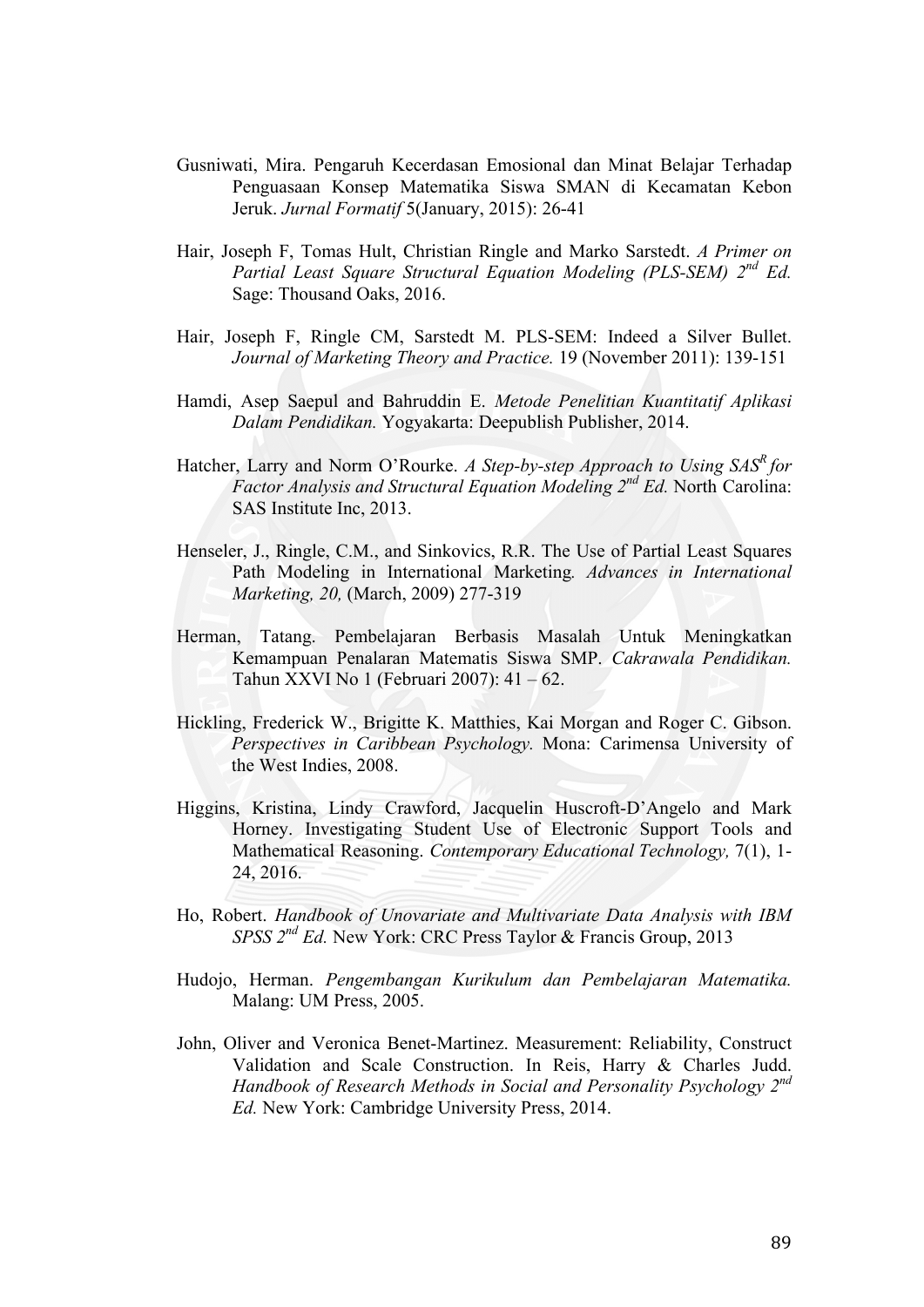- Jonassen, David and Woei Hung. All Problems are Not Equal: Implication for Problem-Based Learning. In Walker, Andrew, Heather Leary, Cindy Hmelo-Silver, and Peggu A. Ertmer. *Essential Readings in Problem-Based Learning.* Indiana: Purdue University Press, 2015.
- Kariadinata, Rahayu. "Menumbuhkan Daya Nalar (*Power of Reason*) Siswa Melalui Pembelajaran Analogi Matematika. Jurnal Ilmiah Program Studi Matematika STKIP Siliwangi Bandung, Vol 1 No 1 (Februari 2012). [ejournal] http://www.e-journal.stkipsiliwangi.ac.id/index.php/infinity/ article (diakses pada tanggal 28 November 2016).
- Koretz, Daniel. *Measuring Up: What Educational Testing Really Tells Us.*  Cambridge, MA: Harvard University Press, 2008.
- Laden, Simon. *Reasoning: A Social Picture*. Oxford: Oxford University Press, 2012.
- Lawson, Anton E, Debra L. Banks and Marshall Logvin. Self-efficacy, Reasoning Ability, and Achievement in College Biology. *Journal of Research in Science Teaching.* Volume 44, Issue 5 May, 2007.
- Lazarowitz, Reuven and Michal Shemesh. Pupils' Reasoning Skills and Their Mastery of Biological Concepts. *Journal of Biological Education.* Volume 23, 59-64, 2010.
- Liu, Xing and Hari Koirala. The Effect of Mathematics Self-Efficacy on Mathematics Achievement of High School Students. *NERA Conference Proceedings 2009.* (Oktober 2009): 1-13
- Lohman, David F. and Joni M. Lakin. Reasoning and Intelligence. In Stenberg, R.J & S. B. Kaufman. *Handbook of Intelligence 2nd Ed.* New York: Cambridge University Press, 2009.
- Luszczynska, Aleksandra, Urte Scholz and Ralf Schwarzer. The General Self-Efficacy Scale: Multicultural Validation Studies. *The Journal of Psychology Interdisciplinary and Applied.* Volume 139 (Agustus 2010): 439-457.
- Mayer, R.E., and Wittrock, R.C. Problem Solving. Alexander, Patricia & Philip Winne. *Handbook of Education Psychology 2nd Ed.* New York: Routledge, 2012.
- McCain, Ted. *Teaching for Tomorrow: Teaching Content and Problem-Solving Skills.* California : Corwin Press, 2005.
- McInerney, Dennis M dan Valentina McInerney. *Educational Psychology Constructing Learning.* Australia : Pearson Prentice Hall. 2006.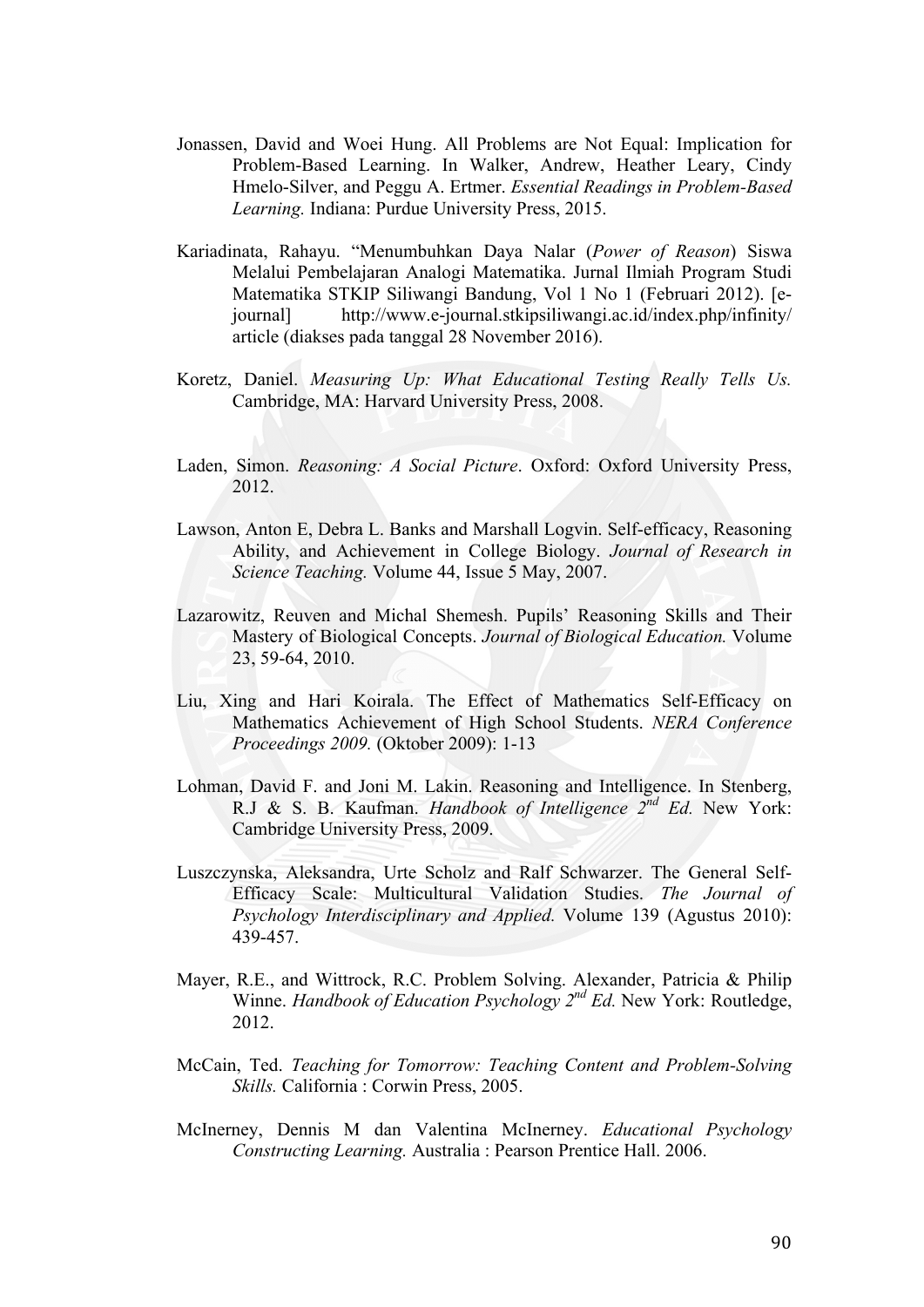- McKenna, Michael C & Katherine A. Dougherty Stahl. *Assessment for Reading Instruction 2nd Ed.* New York: The Guilford Press, 2009.
- Melillo, Robert. *Disconnected Kids: The Groundbreaking Brain Balance ProgramTM for Children with Autism, ADHD, Dyslexia and Other Neurological Disorders.* New York: Penguin Group, 2015.
- Monecke, Armin and Friedric Leisch. SemPLS: Structural Equation Modeling Using Partial Least Squares. *Journal of Statistical Software.* (May 2012): Volume 48 Issue 3.
- Muchlis, Effie Efrida. Pengaruh Pendekatan Pendidikan Matematika Realistik Indonesia (PMRI) Terhadap Perkembangan Kemampuan Pemecahan Masalah Siswa Kelas II SD Kartika 1.10 Padang. *Jurnal Exacta.* Vol. X No 2. (Desember 2012), 136 – 139.
- Nangle, Douglas W, David J. Hansen, Cynthia A. Erdley and Peter J. Norton. *Practitioner's Guide to Empirically Based Measures of Social Skills.* New York: Springer, 2009.
- Nickerson, Raymon. *Mathematical Reasoning: Patterns, Problems, Conjectures and Proofs.* New York: Psychology Press Taylor & Francis Group, 2010.
- Niess, Margaret, Shannon Driskel and Karen Hollebrands. *Handbook of Research on Transforming Mathematics Teacher Eduacation in the Digital Age.*  Pennsylvania: IGI Global, 2016.
- Nugent, Gwen C., Gina M. Kunz, Susan M. Sheridan, Todd A. Glover and Lisa L. Knoche. *Rural Education Research in The United States: State of the Science and Emerging Directions.*
- Nurhayati, Lia Yuliati and Nandang Mufti. Pola Penalaran Ilmiah dan Kemampuan Penyelesaian Masalah Sintesi Fisika. *Jurnal Pendidikan: Teori, Penelitian dan Pengembangan.* Volume 1 Nomor: 8, 2016
- Oakley, Lisa. *Cognitive Development.* London: Routledge Taylor & Francis Group, 2004
- Ormrod, Jeanne. *Human Learning.* New Jersey : Pearson. 2012.
- Osborne, Jason W. *Best Practices in Quantitative Methods.* Los Angeles: SAGE Publication, 2008.
- Permana Yanto and Utari Sumarmo. Mengembangkan Kemampuan Penalaran dan Koneksi Matematik Siswa SMA melalui Pembelajaran Berbasis Masalah. *Educationist.* Volume 1 No 2 (Juli 2007): 116 - 123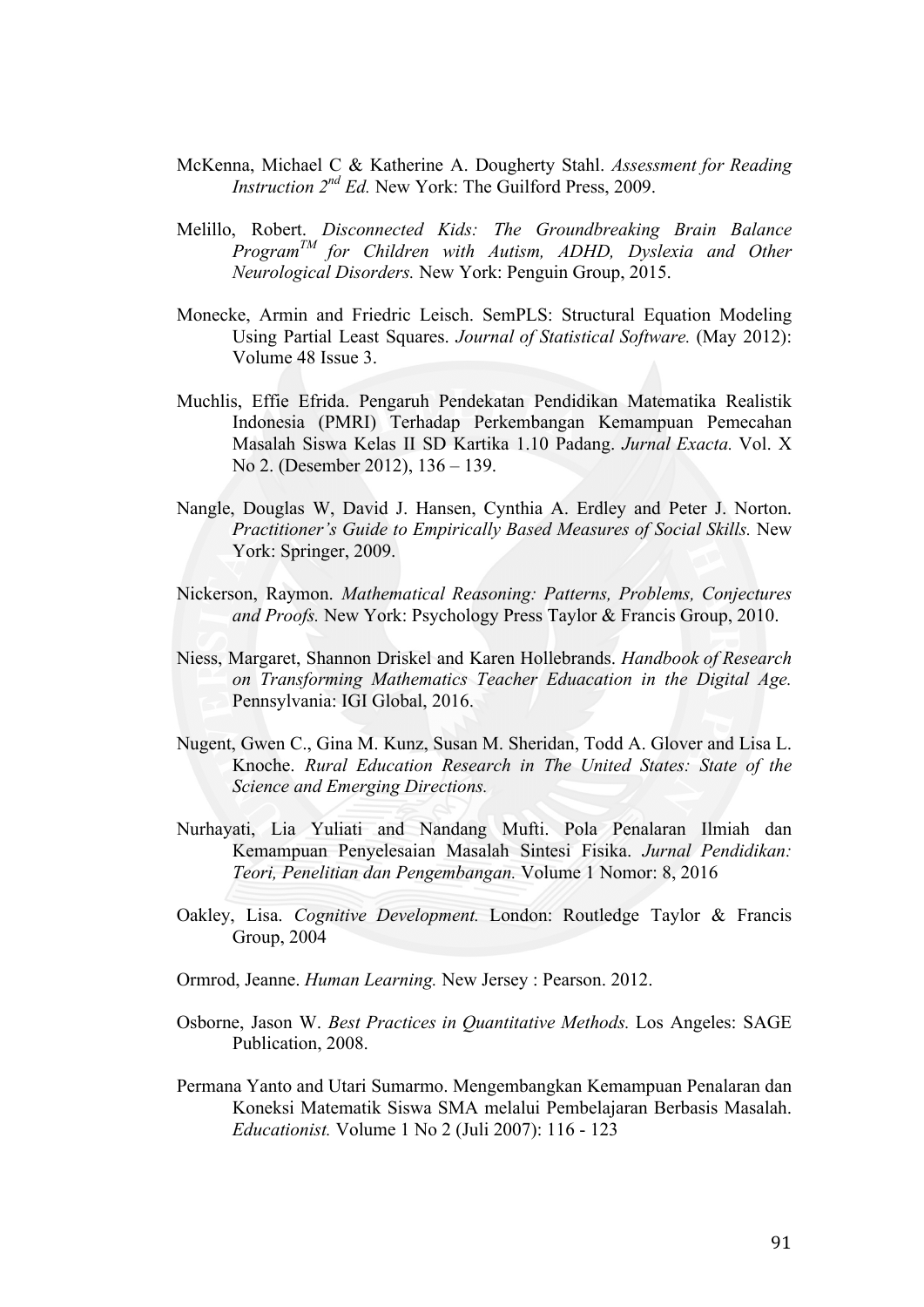- Putra, Riki, Fransisca Sudargo, Sri Redjeki and Adianto. The Analysis of Concepts Mastery and Critical Thinking Skills on Invertebrate Zoology Course. *International Journal of Science and Research.* Vol 3 Issue 3, (March 2014) : 498 - 502
- Riyanto, Bambang and Rusdy A. Siroj. Meningkatkan Kemampuan Penalaran dan Prestasi Matematika dengan Pendekatan Konstruktivisme Pada Siswa Sekolah Menengah Atas. *Jurnal Pendidikan Matematika.* Volume 5. No 2  $(Juli 2011): 111 - 128.$
- Rovai, Alfred, Jason D Baker and Michael Ponton. *Social Science Research Design and Statistics: A Practitioner's Guide to Research Methods and IBM SPSS Analysis.* Virginia : Watertree Press, 2014.
- Saffer, David R and Katherine Kipp. *Developmental Psychology Childhood and Adolescence.* Belmont: Wadsworth, 2010.
- Santrock, John. W. *Educational Psychology.* New York: McGraw Hil, 2011.
- Salthouse, Timothy A. *Theoretical Perspectives on Cognitive Aging.* New York: Routledge, 2016.
- Schwarzer, Ralf. *Self-Efficacy: Thought Control of Action.* New York: Routledge, 2014.
- Setyono, Ariesandi. *Mathemagics: Cara Jenius Belajar Matematika.* Jakarta: Gramedia Pustaka, 2005.
- Sigelman, Carol K, and Elizabeth A. Rider. *Life-Span Human Develoment, 6th Ed.*  Belmont: Wadsworth Cengage Learning, 2009.
- Silaban, Bajongga. Hubungan Antara Penguasaan Konsep Fisika dan Kreativitas Dengan Kemampuan Memecahkan Masalah Pada Materi Pokok Listrik Statis. *Jurnal Penelitian Bidang Penelitian.* Volume 20 (Februari, 2014): 65-75.
- Soden, Rebecca. *Teaching Problem Solving in Vocational Education.* New York : Routledge, 2013.
- Stiggins, Richard J, Judith A. Arter, Jan Chappuis and Stephen Chappuis. *Classroom Assessment for Student Learning: Doing It Right – Using It*  Well. Portland, Oregon : Assessment Training Institute, Inc, 2006.
- Strang, Kenneth. *The Palgrave Handbook of Research Design in Business and Management.* New York: Palgrave Macmillan, 2015.
- Strebe, John D. *Engaging Mathematics Students Using Cooperative Learning.*  New York: Routledge, 2013.